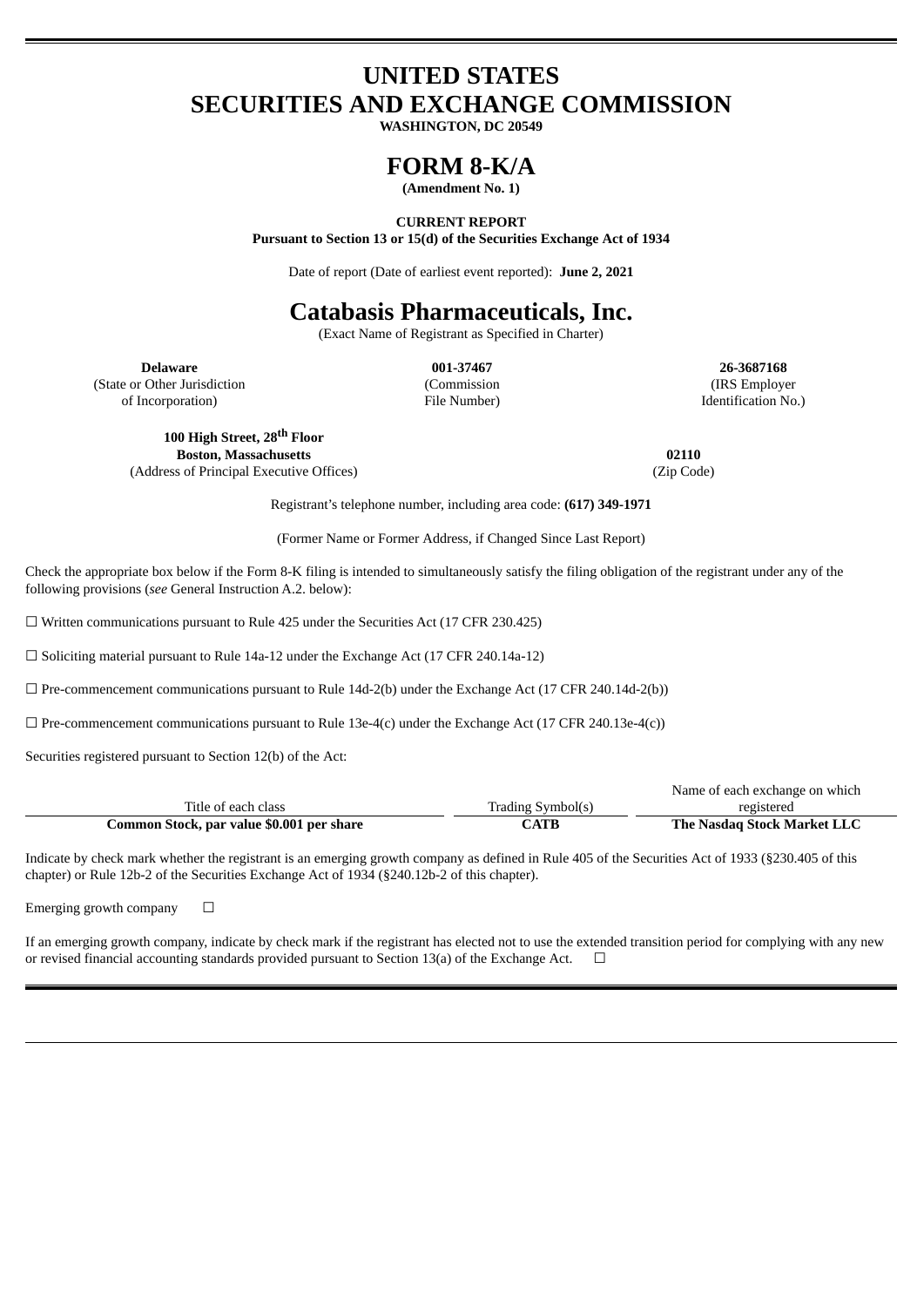#### **Explanatory Note**

This current report on Form 8-K/A updates information provided on a Form 8-K dated June 2, 2021, relating to disclosures made under Item 5.07, Submission of Matters to a Vote of Security Holders and Item 8.01, Other Events associated with the Catabasis Pharmaceuticals, Inc. (the "Company") Annual Meeting of Stockholders held on June 2, 2021 (the "2021 Annual Meeting").

#### **Item 5.07 Submission of Matters to a Vote of Security Holders.**

As previously reported, at the 2021 Annual Meeting, in a non-binding advisory vote, over a majority of the votes cast voted in favor of one year as the frequency with which the Company should hold future non-binding advisory votes on the compensation of its named executive officers. In light of these voting results and other factors, the Company has decided to hold future non-binding advisory votes on the compensation of its named executive officers on an annual basis, until the next non-binding advisory vote on the frequency of such votes on executive compensation.

#### **Item 8.01 Other Events.**

As previously reported, at the 2021 Annual Meeting, the stockholders of the Company approved the issuance, in accordance with Nasdaq Listing Rule 5635(a), of the Company's common stock upon conversion of its Series X Preferred Stock issued in January and February 2021 (the "Conversion Proposal"). On June 8, 2021, the fourth business day following stockholder approval of the Conversion Proposal, 53,532 shares of Series X Preferred Stock automatically converted into 53,531,797 shares of the Company's common stock. The remaining shares of Series X Preferred Stock (which are convertible into 32,545,203 shares of common stock) did not automatically convert due to certain beneficial ownership limitations and will remain convertible at the option of the holder thereof, subject to certain beneficial ownership limitations.

As a result of the conversion of the shares of Series X Preferred Stock, as of June 9, 2021, 76,948,803 shares of the Company's common stock are issued and outstanding.